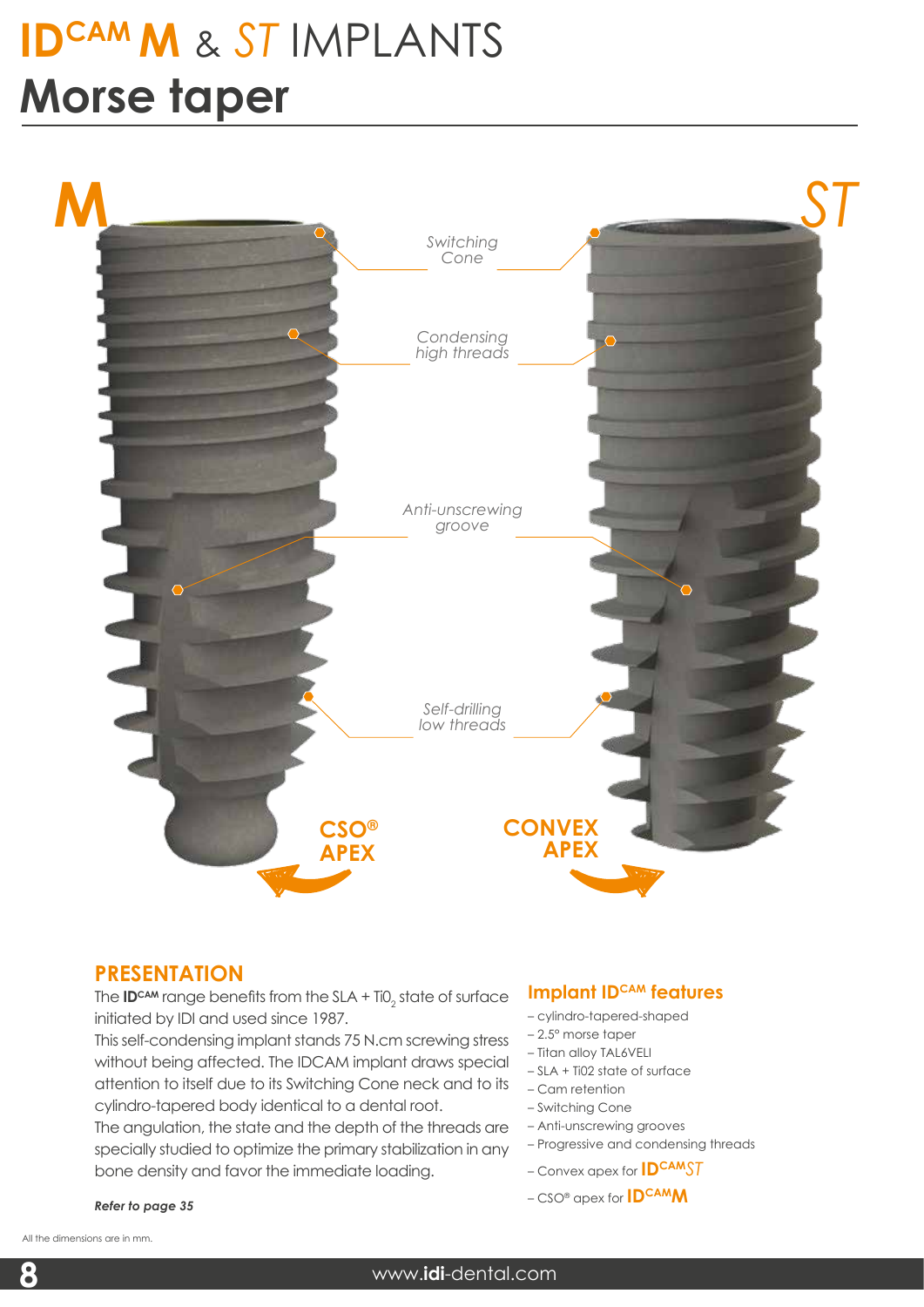IDCAM MORSE TAPER IMPLANTS

# **IMPLANTS RANGE**

# **IDCAM M**

| <b>IMPLANT TYPE</b>                 | <b>LENGTH</b><br>Color code* | <b>DIAMETER</b>  | <b>PLATFORM</b>  | P/N             |
|-------------------------------------|------------------------------|------------------|------------------|-----------------|
| MULTI-THREADS                       | $8 \text{ mm}$ $\bullet$     | $4.2 \text{ mm}$ | $3.6 \text{ mm}$ | <b>IDCM0842</b> |
| <b>MULTI-THREADS</b>                | $8 \text{ mm}$ $\bullet$     | $5.2 \text{ mm}$ | $3.6 \text{ mm}$ | <b>IDCM0852</b> |
| MULTI-THREADS & CSO APEX            | $10 \text{ mm} \bullet$      | $4,2$ mm         | $3.6 \text{ mm}$ | <b>IDCM1042</b> |
| MULTI-THREADS & CSO APEX            | $10 \text{ mm} \bullet$      | 5.2 mm           | $3.6$ mm         | <b>IDCM1052</b> |
| <b>MULTI-THREADS &amp; CSO APEX</b> | 12 mm $\bullet$              | $4.2 \text{ mm}$ | $3.6$ mm         | <b>IDCM1242</b> |
| <b>MULTI-THREADS &amp; CSO APEX</b> | 12 mm $\bullet$              | 5.2 mm           | $3.6$ mm         | <b>IDCM1252</b> |
| <b>MULTI-THREADS &amp; CSO APEX</b> | 15 mm $\bullet$              | $4.2$ mm         | $3.6$ mm         | <b>IDCM1542</b> |
| MULTI-THREADS & CSO APEX            | 1.5 mm $\bullet$             | $5.2 \text{ mm}$ | $3.6 \text{ mm}$ | <b>IDCM1552</b> |



| <b>IMPLANT TYPE</b> | <b>LENGTH</b><br>Color code* | <b>DIAMETER</b>  | <b>PLATFORM</b>      | P/N              |
|---------------------|------------------------------|------------------|----------------------|------------------|
| <b>STANDARD</b>     | $8$ mm $\bullet$             | $3.7 \text{ mm}$ | $3.6 \, \mathrm{mm}$ | <b>IDCS0835</b>  |
| <b>STANDARD</b>     | $8$ mm $\bullet$             | $4.2$ mm         | $3.6$ mm             | <b>IDCS0842</b>  |
| <b>STANDARD</b>     | $8$ mm $\bullet$             | $5.2 \text{ mm}$ | $3.6$ mm             | <b>IDCS0852</b>  |
| <b>STANDARD</b>     | $10 \text{ mm}$ $\bullet$    | $3.7 \text{ mm}$ | $3.6$ mm             | <b>IDCST1035</b> |
| <b>STANDARD</b>     | $10 \text{ mm}$ $\bullet$    | $4.2$ mm         | $3.6$ mm             | IDCST1042        |
| <b>STANDARD</b>     | $10 \text{ mm}$ $\bullet$    | $5.2 \text{ mm}$ | $3.6 \text{ mm}$     | <b>IDCST1052</b> |
| <b>STANDARD</b>     | $12 \text{ mm}$              | $3.7 \text{ mm}$ | $3.6$ mm             | IDCST1235        |
| <b>STANDARD</b>     | $12 \text{ mm}$ $\bullet$    | $4.2$ mm         | $3.6 \text{ mm}$     | <b>IDCST1242</b> |
| <b>STANDARD</b>     | $12 \text{ mm} \bullet$      | $5.2 \text{ mm}$ | $3.6$ mm             | <b>IDCST1252</b> |
| <b>STANDARD</b>     | $15 \text{ mm}$ $\bullet$    | 3,7 mm           | $3.6$ mm             | <b>IDCST1535</b> |
| <b>STANDARD</b>     | $15 \text{ mm}$ $\bullet$    | $4.2$ mm         | $3.6$ mm             | <b>IDCST1542</b> |
| <b>STANDARD</b>     | $15 \text{ mm}$ $\bullet$    | $5.2 \text{ mm}$ | $3.6 \text{ mm}$     | <b>IDCST1552</b> |

\*On each implant's packaging there is a small colored sticker to match with the implant height. The code for each color is related to the one found on the RBS conical and TURBOdrill® drills for the ID<sup>cam</sup> implants.

**C** Length: 8mm Length: 10mm Length: 12mm

Length: 15mm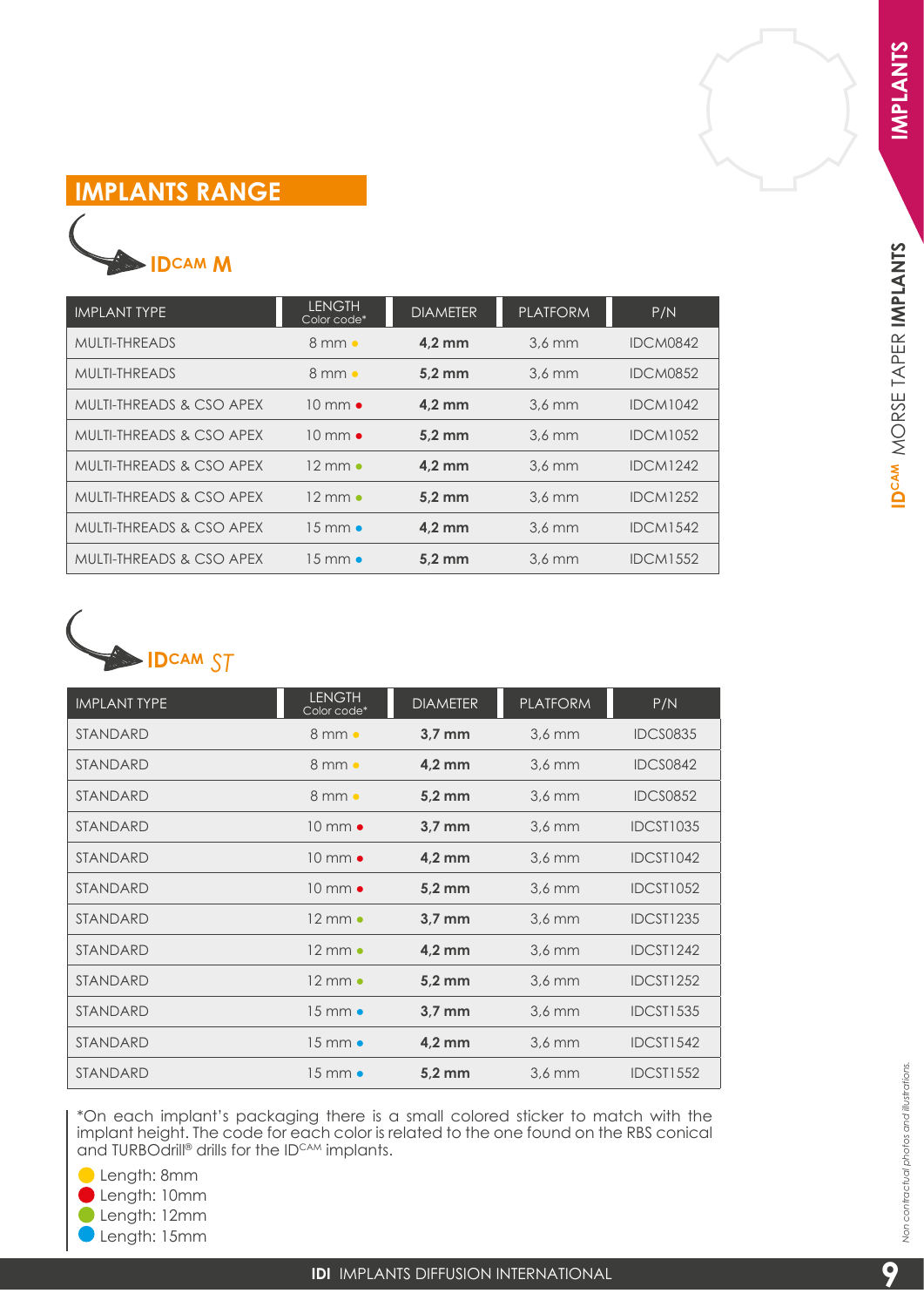# **IDCAM M** & *ST* IMPLANTS **Morse taper**

# SURGICAL SCREWS

#### AESTHETIC HEALING CAP



| <b>DESCRIPTION</b> | $\overline{\emptyset}$ LOW PART | Ø HIGH PART      | <b>HEIGHT</b>      | P/N |
|--------------------|---------------------------------|------------------|--------------------|-----|
| R SHAPE            | 3,6                             | $4.2 \text{ mm}$ | 4 mm               |     |
| S SHAPE            | 3,6                             | $4.2 \text{ mm}$ | $6 \text{ mm}$     |     |
| <b>T SHAPE</b>     | 3,6                             | $5.4 \text{ mm}$ | 4 mm               |     |
| <b>U SHAPE</b>     | 3,6                             | 5,4 mm           | $6 \, \mathrm{mm}$ |     |
| <b>V SHAPE</b>     | 3,6                             | 5,4 mm           | 7 mm               |     |



#### CONICAL HEALING CAP

| <b>SCREW</b> | Ø LOW PART | Ø HIGH PART     | <b>HEIGHT</b>    | P/N    |
|--------------|------------|-----------------|------------------|--------|
|              | $3.6$ mm   | 4 mm            | 2mm              | 021300 |
|              | 3.6 mm     | 4 mm            | 4 mm             | 021301 |
|              | $3,6$ mm   | 6 <sub>mm</sub> | 4 mm             | 021302 |
|              | $3.6$ mm   | 6 <sub>mm</sub> | 6mm              | 021303 |
|              | $3.6$ mm   | 4 mm            | 6mm              | 021306 |
|              | $3.6$ mm   | 6 <sub>mm</sub> | 8 mm             | 021308 |
|              | $3.6$ mm   | 4 mm            | 8 mm             | 021348 |
|              | $3.6$ mm   | 5 <sub>mm</sub> | $2 \, \text{mm}$ | 021350 |
|              | $3,6$ mm   | 5 <sub>mm</sub> | 4 mm             | 021354 |
|              | $3.6$ mm   | 5 <sub>mm</sub> | 6mm              | 021356 |
|              | 3,6 mm     | 5 mm            | 8 mm             | 021358 |

#### CYLINDRICAL HEALING CAP Ø3,2

| <b>SCREW</b> | <b>HEIGHT</b>        | P/N    |
|--------------|----------------------|--------|
|              | $3.5 \, \text{mm}$   | 021304 |
|              | $5.5 \, \mathrm{mm}$ | 0213   |

All the dimensions are in mm.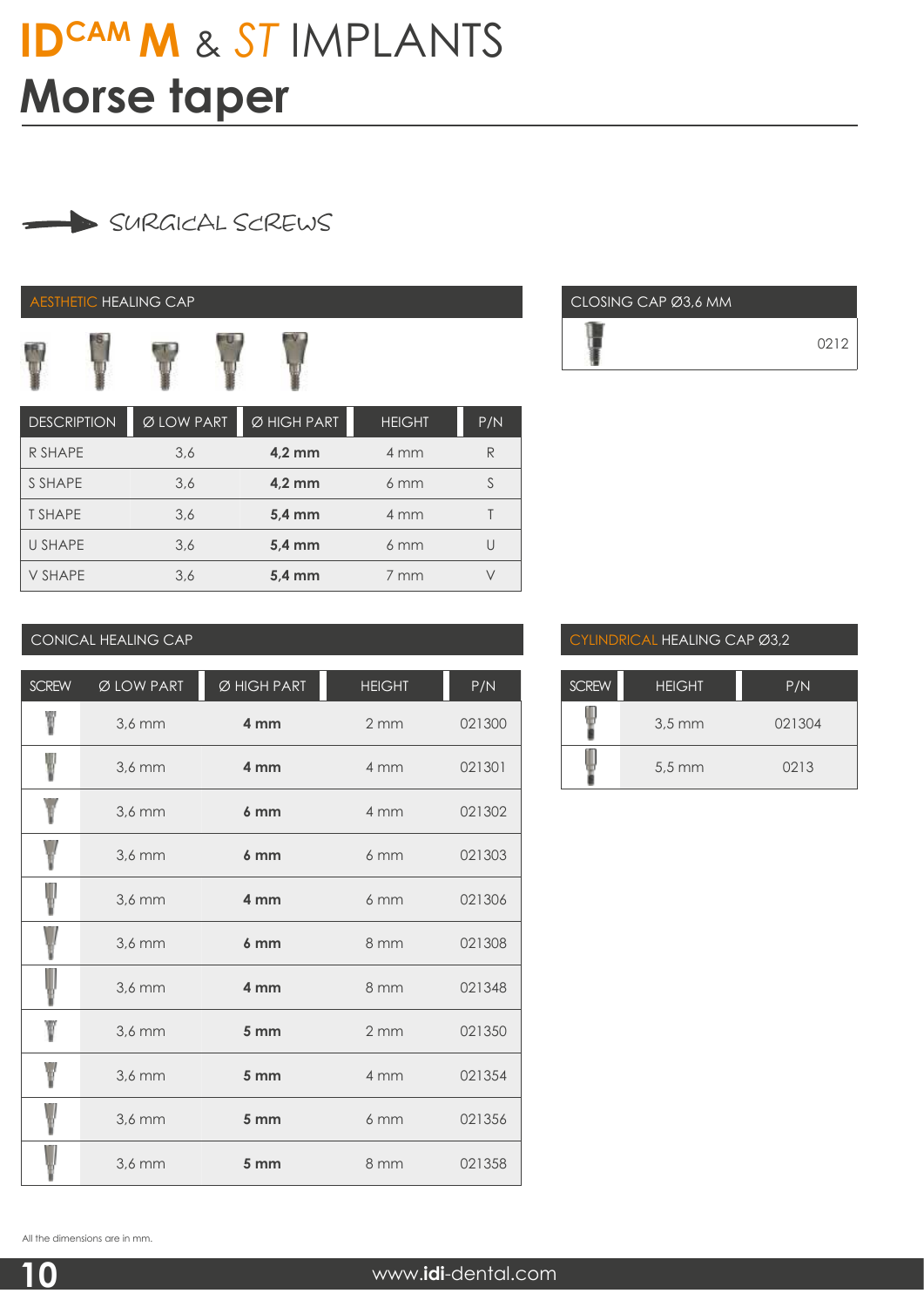# MORSE TAPER **IMPLANTS D<sup>CAM</sup>** MORSE TAPER **IMPLANTS**

# **Aesthetic** prosthetic system

THE **PROSTHETIC CURVED CONCEPT** 

The main advantages of this new abutment generation are : - **The correspondence between the impression copyings / the healing cap / the abutment in order to MAXI-MISE THE AESTHETIC RESULT AND ELIMINATE THE GINGIVA COMPRESSION.** Therefore, it is not necessary to anaesthetize the patient while abutment settlement.

- **THE FUNCTIONAL ASPECT IS PRESERVED thanks to the asymmetric shoulder shape**, including a lower vestibular zone than the proximal zone (papilla).

**- The golden colour of those elements plays a great role in the transgingival aesthetic aspect.** 

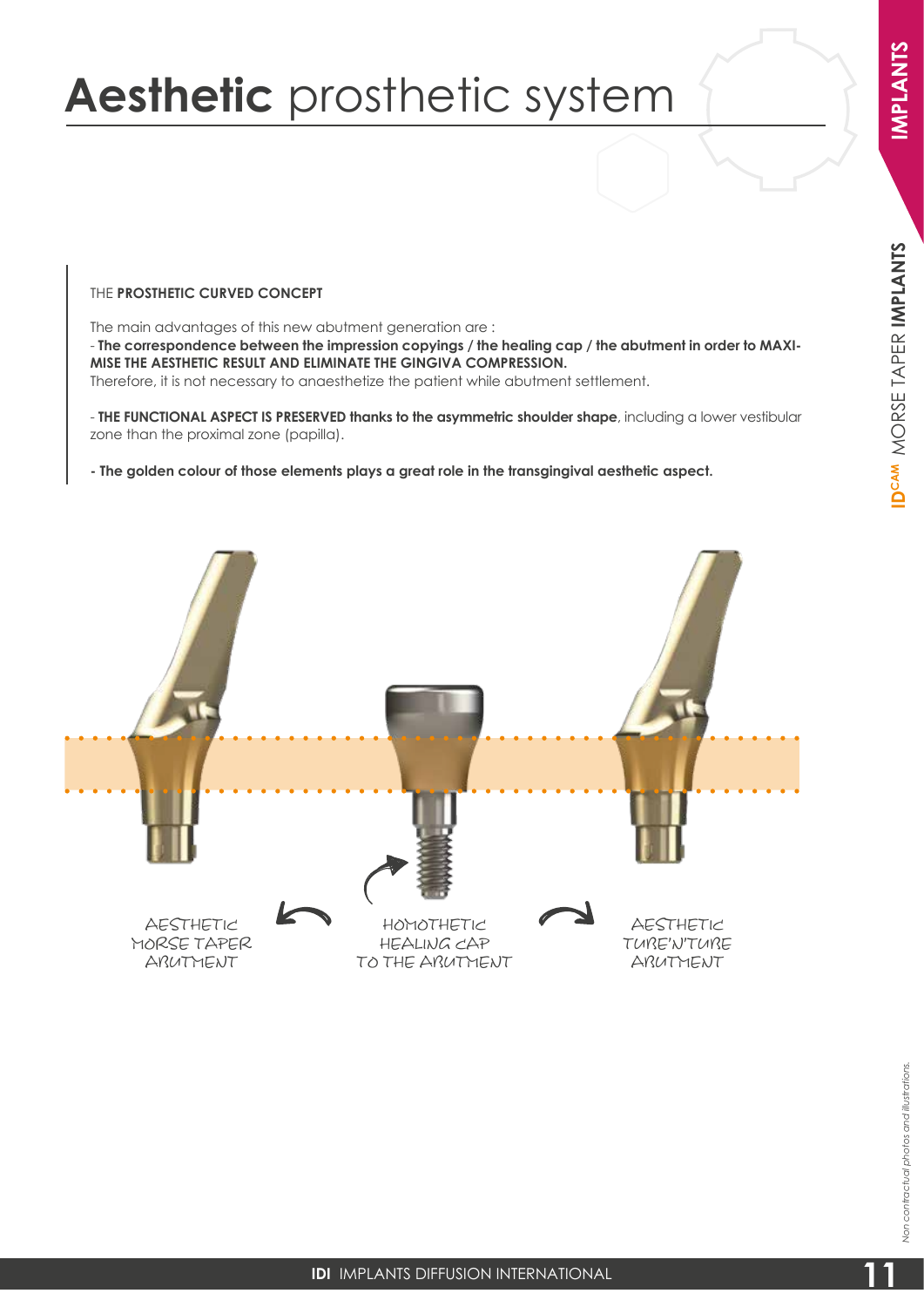# **IDCAM** IMPLANTS **Prosthetic guide**

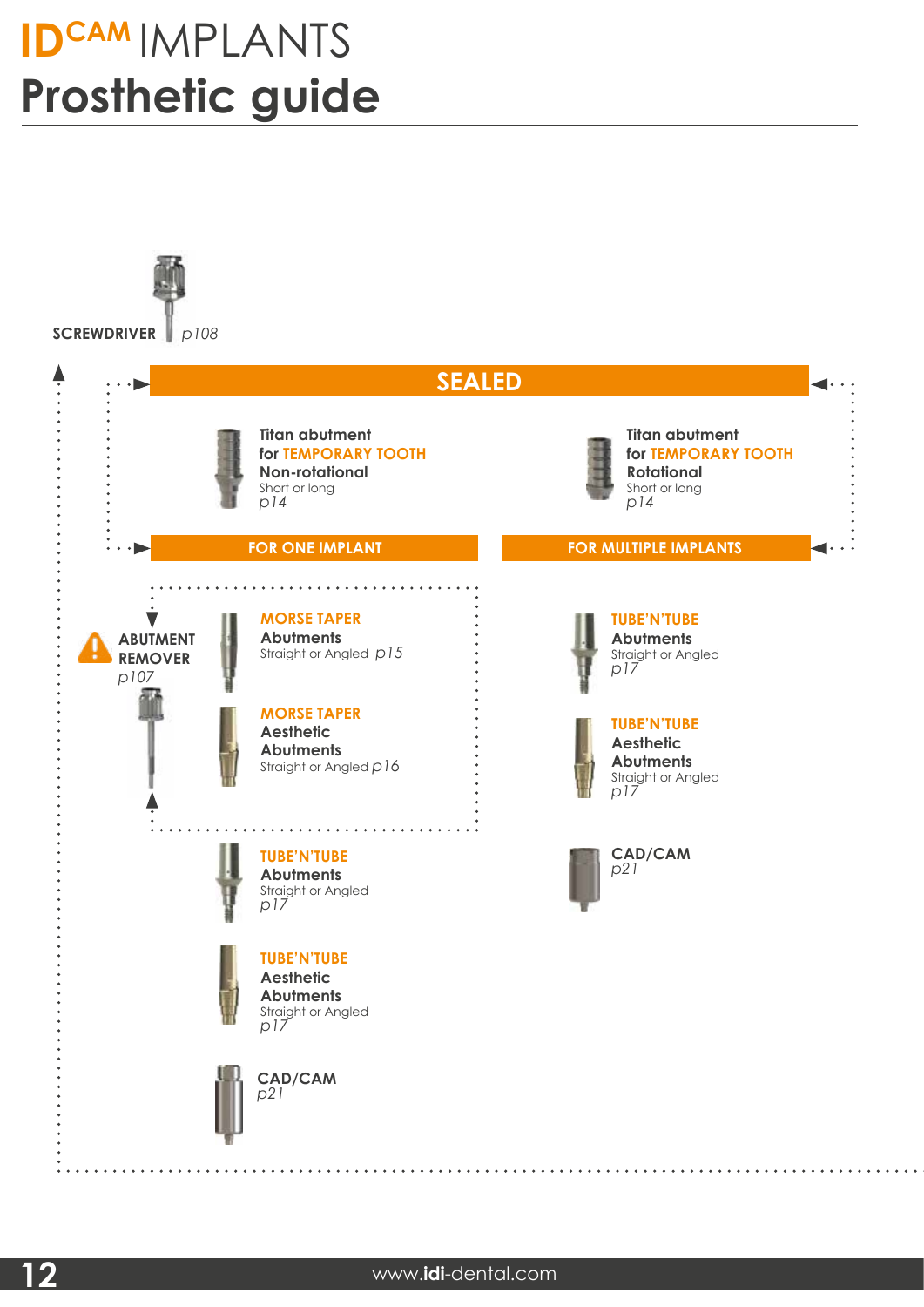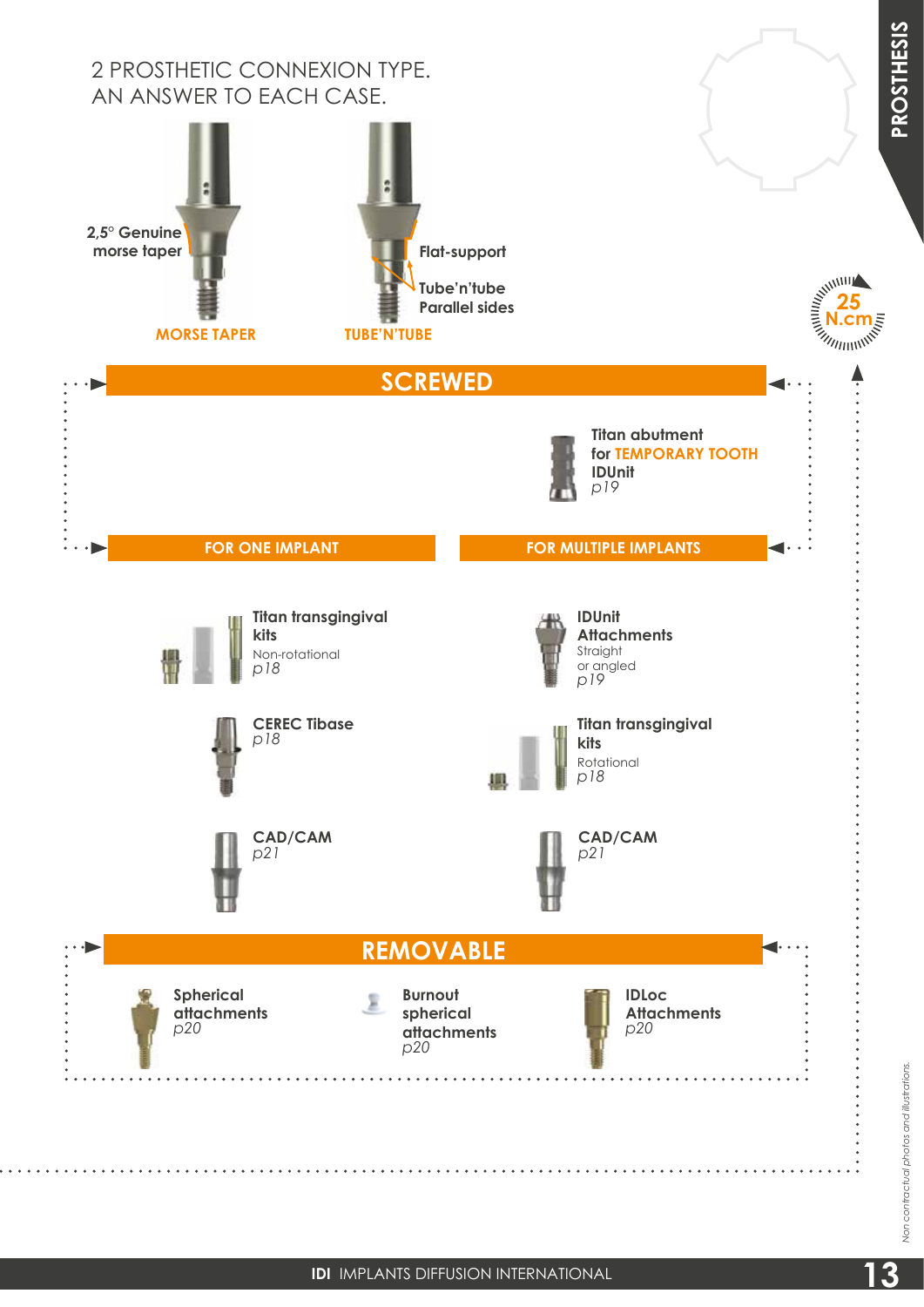# PROSTHETIC COMPONENTS

| <b>IMPRESSION CYLINDER NON-ROTATIONAL</b> |                                       |        |
|-------------------------------------------|---------------------------------------|--------|
|                                           | Pick-up technique                     | 2004   |
|                                           | Closed tray technique                 | 2004F  |
|                                           | Closed tray technique, long           | 2004FL |
|                                           | Pick-up technique, narrow             | 2004N  |
|                                           | Closed tray technique,<br>narrow long | 2004NL |
|                                           | Pick-up technique <b>Plastic</b>      | 2004P  |

| <b>IMPRESSION CYLINDER ROTATIONAL</b> |                                               |       |  |
|---------------------------------------|-----------------------------------------------|-------|--|
|                                       | Conical                                       | 0220C |  |
|                                       | Rotational                                    | 022.  |  |
|                                       | Rotational long,<br>special post-extractional | 0221L |  |

| <b>RETAINING SCREWS</b> |                                                                         |      |
|-------------------------|-------------------------------------------------------------------------|------|
|                         | Retaining screw for tapped<br>screw-retained elements<br>25N.cm maximum | 021. |
|                         | Retaining screw for <b>IDCAM</b> and<br><b>IDALL 25N.cm maximum</b>     | 0214 |
|                         | Long head screw for laboratory<br>for all ranges, 25N.cm maximum        | 0217 |
|                         | Short head, 25N.cm maximum                                              | 1219 |

| <b>SCANBODY</b> |                                                               |         |  |
|-----------------|---------------------------------------------------------------|---------|--|
|                 | Scanbody CEREC <sup>®</sup> Bluecam<br>S type $(by 5)$        | 6431295 |  |
|                 | Scanbody CEREC <sup>®</sup> Bluecam<br><b>L</b> type $(by 5)$ | 6431303 |  |
|                 | Scanbody CEREC <sup>®</sup> Omnicam<br>S type $(by 5)$        | 6431311 |  |
|                 | Scanbody CEREC <sup>®</sup> Omnicam<br>L type $(by 5)$        | 6431329 |  |

## THE TEMPORARY PROSTHESIS

| TITAN ABUTMENTS FOR A TEMPORARY TOOTH<br><b>FOR ONE IMPLANT RESTORATION</b> |                                                                                 |       |
|-----------------------------------------------------------------------------|---------------------------------------------------------------------------------|-------|
|                                                                             | Non-rotational - Ø3.6 mm                                                        | በ2በ6  |
|                                                                             | Temporary titan abutment,<br>long (post-extractional<br>for switching platform) | 02061 |

| IMPLANT ANALOG                         |      |
|----------------------------------------|------|
| Implant analog<br>$\varnothing$ 3,6 mm | 0223 |

| <b>CERECTIBASE</b> |                             |      |
|--------------------|-----------------------------|------|
|                    | Titan base for CEREC Ø3,6mm | 7336 |
|                    | Titan base for CEREC Ø3.1mm | 7436 |

| <u>TITAN ABUTMENTS FOR A TEMPORARY TOOTH</u><br><b>FOR MULTIPLE IMPLANTS RESTORATION</b> |                                                                                 |       |  |
|------------------------------------------------------------------------------------------|---------------------------------------------------------------------------------|-------|--|
|                                                                                          | Rotational - Ø3.6 mm                                                            | 0208  |  |
|                                                                                          | Temporary titan abutment,<br>long (post-extractional<br>for switching platform) | 02081 |  |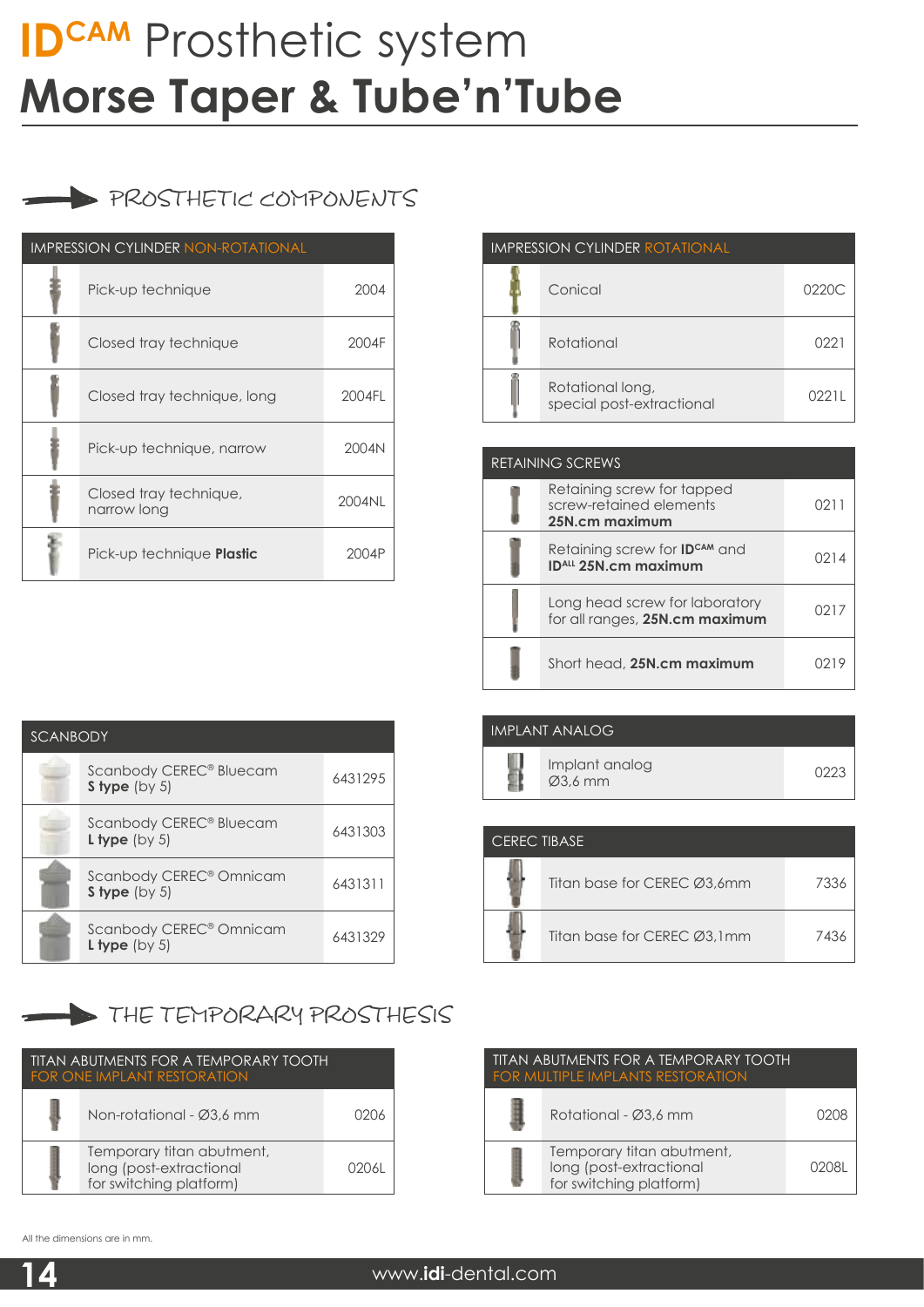## **THE SEALED PROSTHESIS**

# FOR ONE IMPLANT

| <b>MORSE TAPER ABUTMENTS</b>  |                            |                     |        |  |  |
|-------------------------------|----------------------------|---------------------|--------|--|--|
| $\overline{\emptyset}$ 5,4 MM | <b>WITH SHOULDER OF</b>    | $\overline{H.T.*}$  |        |  |  |
|                               | Straight 1,5 mm            |                     | 420001 |  |  |
|                               | Straight                   | $2,5 \text{ mm}$    | 420002 |  |  |
|                               | Straight                   | $3,5$ mm            | 420003 |  |  |
|                               | Straight                   | 5 <sub>mm</sub>     | 420005 |  |  |
|                               | Angled 7°                  | $1,5 \, \text{mm}$  | 420701 |  |  |
|                               | Angled 7°                  | $3, 5 \, \text{mm}$ | 420703 |  |  |
|                               | Angled 7° 5 mm             |                     | 420705 |  |  |
|                               | Angled $15^{\circ}$ 1,5 mm |                     | 421501 |  |  |
|                               | Angled $15^{\circ}$ 2,5 mm |                     | 421502 |  |  |
|                               | Angled 15°                 | $3,5$ mm            | 421503 |  |  |
|                               | Angled 15°                 | 5 <sub>mm</sub>     | 421505 |  |  |
|                               | Angled 23°                 | $1,5 \text{ mm}$    | 422301 |  |  |
|                               | Angled 23°                 | $2,5$ mm            | 422302 |  |  |
|                               | Angled 23°                 | $3,5$ mm            | 422303 |  |  |
|                               | Angled 23°                 | 5 mm                | 422305 |  |  |

| MORSE TAPER ABUTMENTS |                         |                 |       |       |
|-----------------------|-------------------------|-----------------|-------|-------|
|                       | <b>WITHOUT SHOULDER</b> | $H.I.*$         | Ø3,6  | Ø4,2  |
|                       | Straight                | $1,5$ mm        | 3500  | 4200  |
|                       | Straight                | $3,5$ mm        | 35003 | 42003 |
|                       | Straight                | 5 <sub>mm</sub> | 35005 | 42005 |
|                       | Angled 7°               | $1,5$ mm        | 35071 | 42071 |
|                       | Angled 7°               | $3, 5$ mm       | 35073 | 42073 |
|                       | Angled 7°               | 5 <sub>mm</sub> | 35075 | 42075 |
|                       | Angled 15°              | $1,5$ mm        | 3515  | 4215  |
|                       | Angled 15°              | $3,5$ mm        | 35153 | 42153 |
|                       | Angled 15°              | 5 <sub>mm</sub> | 35155 | 42155 |
|                       | Angled 23°              | $1,5$ mm        | 3523  | 4223  |
|                       | Angled 23°              | $3,5$ mm        | 35233 | 42233 |
|                       | Angled 23°              | 5 mm            | 35235 | 42235 |

\*H.T. : Transgingival height



*Non contractual photos and illustrations.*

Non contractual photos and illustrations.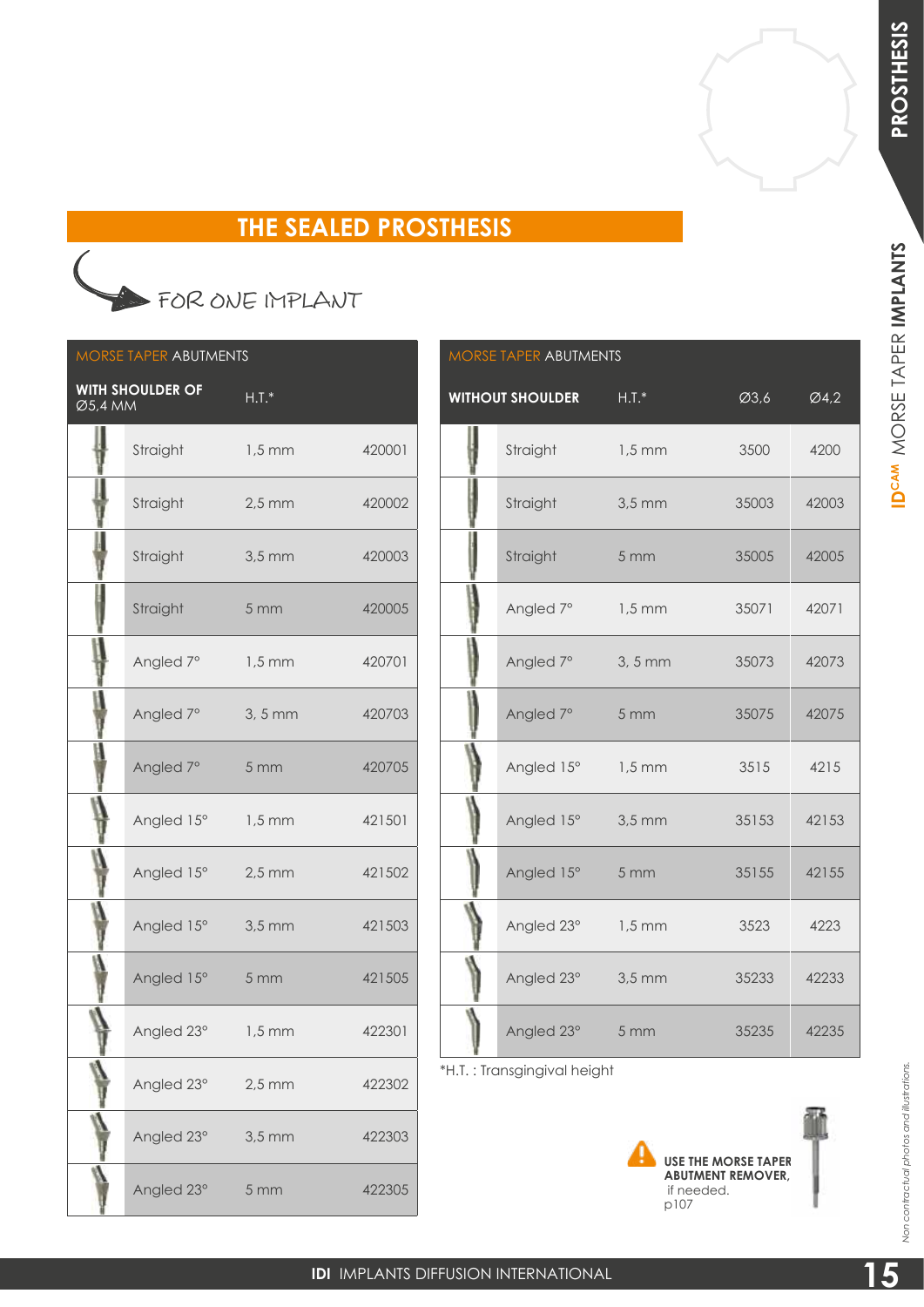| MORSE TAPER ABUTMENTS KIT                                                                                    |                |                            |                  |
|--------------------------------------------------------------------------------------------------------------|----------------|----------------------------|------------------|
| Kit part number P/N :<br>$0242 + 0142 + 4212 + 4213$<br>$\varnothing$ 4,2 - L.3,5 - Transgingival Height 0,5 | <b>KITB</b>    | Kit $4200 + 0211 + 0223$   | KITC400          |
| Kit P/N: 3500 + 0211 + 0223                                                                                  | KITC300        | Kit $420001 + 0211 + 0223$ | <b>KITC400H1</b> |
| Kit $P/N$ : 3515 + 0211 + 0223                                                                               | KITC315        | Kit $4215 + 0211 + 0223$   | KITC415          |
| Kit P/N : $3523 + 0211 + 0223$                                                                               | <b>KITC323</b> | Kit $4223 + 0211 + 0223$   | KITC423          |



|                   | MORSE TAPER AESTHETIC ABUTMENTS |                                       |         |                              |         |                       |                         |
|-------------------|---------------------------------|---------------------------------------|---------|------------------------------|---------|-----------------------|-------------------------|
| <b>ANGULATION</b> |                                 | <b>TRANSGINGIVAL</b><br><b>HEIGHT</b> | Ø4      | <b>HEALING</b><br><b>CAP</b> | Ø5      | <b>HEALING</b><br>CAP | HOMOTHETIC              |
|                   | Straight                        | $1,5$ mm                              | C34001R | $\mathbb{R}$                 | C35001T | $\mathsf T$           | CAP                     |
|                   | Straight                        | $3,5$ mm                              | C34003S | $\mathsf{S}$                 | C35003U | $\sf U$               |                         |
|                   | Straight                        | 5 <sub>mm</sub>                       | C34005S | $\mathsf{S}$                 | C35005V | $\mathsf{V}$          |                         |
|                   | Angled 15°                      | $1,5 \text{ mm}$                      | C34151R | ${\sf R}$                    | C35151T | $\mathsf{T}$          | Ø                       |
|                   | Angled 15°                      | $3, 5$ mm                             | C34153S | $\mathsf S$                  | C35153U | $\sf U$               |                         |
|                   | Angled 15°                      | 5 <sub>mm</sub>                       | C34155S | $\mathsf S$                  | C35155V | $\mathsf{V}$          | Transgingival<br>height |
|                   | Angled 23°                      | $1,5 \text{ mm}$                      | C34231R | ${\sf R}$                    | C35231T | T                     |                         |
|                   | Angled 23°                      | $3,5$ mm                              | C34233S | $\mathsf S$                  | C35233U | $\sf U$               |                         |
|                   | Angled 23°                      | 5 mm                                  | C34235S | $\mathsf{S}$                 | C35235V | $\mathsf{V}$          |                         |

HEALING CAP



All the dimensions are in mm.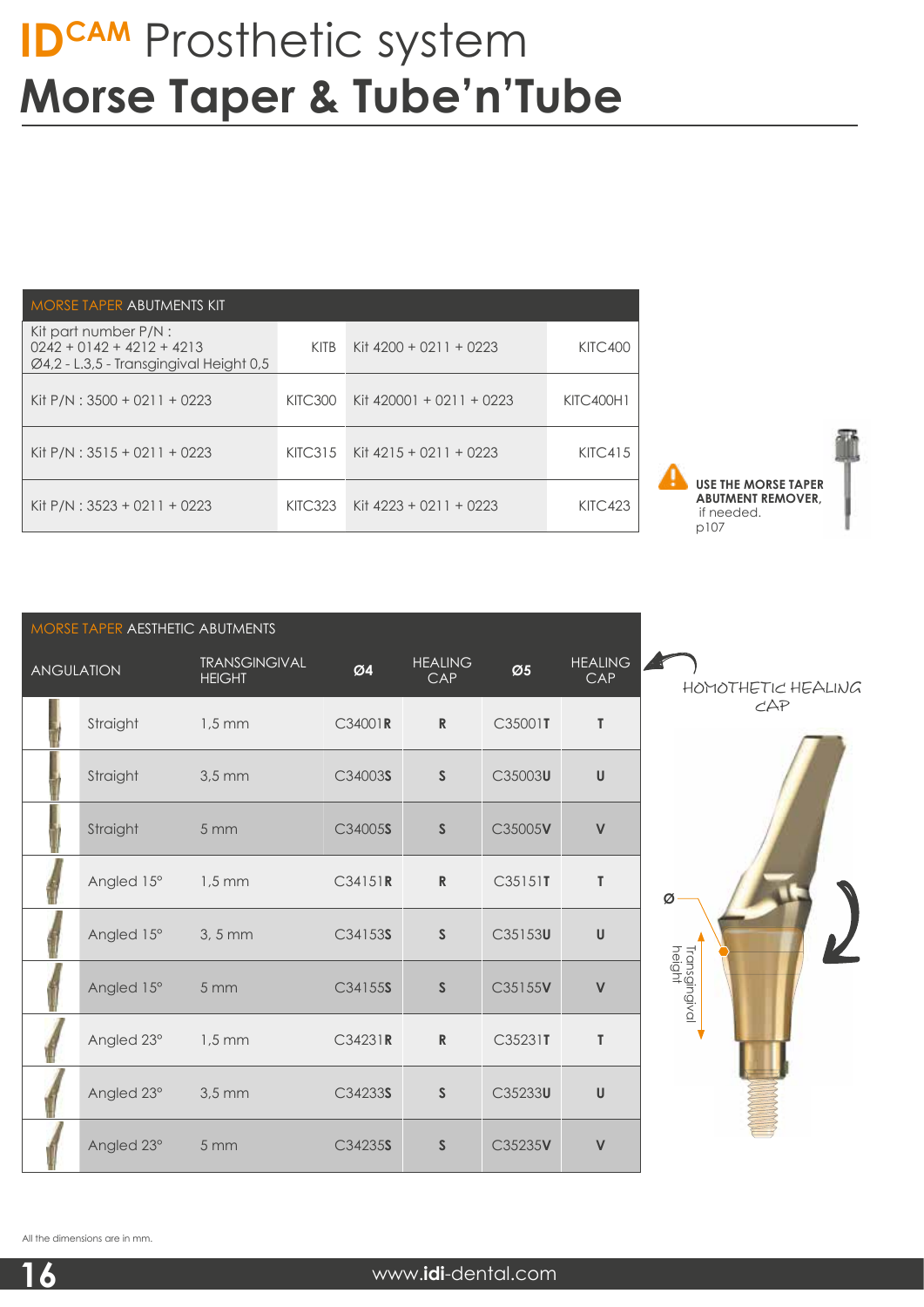# **IDCAM PROSTHESIS**IDCAM MORSE TAPER IMPLANTS MORSE TAPER **IMPLANTS**

# FOR ONE IMPLANT & FOR MULTIPLE IMPLANTS

## TUBE'N'TUBE ABUTMENTS

| OF Ø5,4 MM | <b>WITH SHOULDER</b> | <b>TRANSGINGIVAL</b><br><b>HEIGHT</b> |        |
|------------|----------------------|---------------------------------------|--------|
|            | Straight             | $1,5 \, \text{mm}$                    | 420011 |
|            | Straight             | 3 mm                                  | 420012 |
|            | Angled 15° 1,5 mm    |                                       | 421511 |
|            | Angled 15°           | 3 mm                                  | 421512 |
|            | Angled 23°           | $1,5 \, \text{mm}$                    | 422311 |
|            | Angled 23°           | 3 mm                                  | 422312 |

| TUBE'N'TUBE ABUTMENTS KIT      |         |
|--------------------------------|---------|
| Kit Réf.: 420011 + 0211 + 0223 | KITD400 |

| TUBE'N'TUBE AESTHETIC ABUTMENTS |                            |                                       |         |                       |                          |                       |    |
|---------------------------------|----------------------------|---------------------------------------|---------|-----------------------|--------------------------|-----------------------|----|
| <b>ANGULATION</b>               |                            | <b>TRANSGINGIVAL</b><br><b>HEIGHT</b> | Ø4      | <b>HEALING</b><br>CAP | $\emptyset$ <sub>5</sub> | <b>HEALING</b><br>CAP | HO |
|                                 | Straight                   | $1,5$ mm                              | T34001R | $\mathbb{R}$          | T35001T                  | $\mathsf{T}$          | CA |
|                                 | Straight                   | 3mm                                   | T34003S | $\mathsf{S}$          | T35003U                  | $\cup$                |    |
|                                 | Angled $15^{\circ}$ 1,5 mm |                                       | T34151R | $\mathbb{R}$          | T35151T                  | $\mathsf{T}$          |    |
|                                 | Angled 15°                 | 3mm                                   | T34153S | $\mathsf{S}$          | T35153U                  | $\cup$                |    |
|                                 | Angled 23°                 | $1,5 \text{ mm}$                      | T34231R | $\mathbb{R}$          | T35231T                  | T                     |    |
|                                 | Angled 23°                 | 3mm                                   | T34233S | $\mathsf{S}$          | T35233U                  | $\mathsf{U}$          |    |

 $\setminus$ MOTHETIC HEALING P,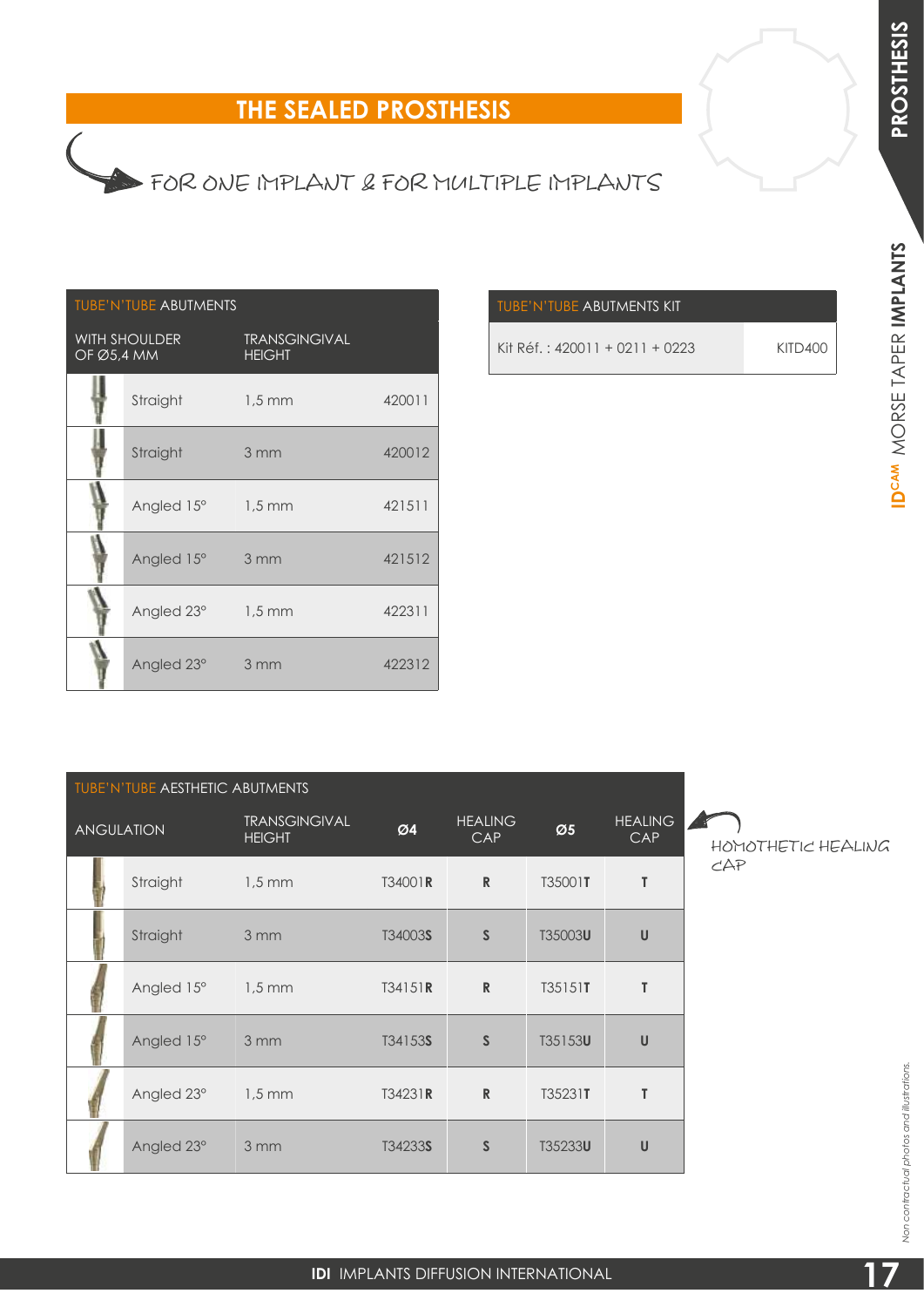## **THE SCREWED PROSTHESIS**



| <b>BURNOUT CYLINDER</b>                                                  |        |
|--------------------------------------------------------------------------|--------|
| Non-rotational with shoulder in<br>nylon Ø4,8 mm, for temporary<br>tooth | 022602 |

| <b>TRANSGINGIVAL KIT NON-ROTATIONAL</b> |                                       |       |  |  |  |
|-----------------------------------------|---------------------------------------|-------|--|--|--|
| Ø3,6 MM                                 | <b>TRANSGINGIVAL</b><br><b>HEIGHT</b> |       |  |  |  |
|                                         | $0,4$ mm                              | 6360H |  |  |  |
|                                         | $1.4 \text{ mm}$                      | 6361H |  |  |  |
|                                         | $2,4$ mm                              | 6362H |  |  |  |



| <b>CERECTIBASE</b> |                              |      |
|--------------------|------------------------------|------|
|                    | Titan base for CEREC Ø3,6 mm | 7336 |
|                    | Titan base for CEREC Ø3.1 mm | 7436 |

FOR MULTIPLE IMPLANTS

#### BURNOUT CYLINDER

Rotational with shoulder Ø4,8 mm 021801

#### KIT BURNOUT CYLINDER

| The screw-on burnout elements for any         |      |
|-----------------------------------------------|------|
| type of prosthetic reconstructions            | KITA |
| Kit P/N: $0223 + 0214 + 021801 + 0931 + 0025$ |      |

| <b>TRANSGINGIVAL KIT ROTATIONAL</b> |                                       |       |
|-------------------------------------|---------------------------------------|-------|
| Ø3,6 MM                             | <b>TRANSGINGIVAL</b><br><b>HEIGHT</b> |       |
|                                     | $0.4$ mm                              | 6360R |
|                                     | $1,4$ mm                              | 6361R |
|                                     | $2,4$ mm                              | 6362R |



All the dimensions are in mm.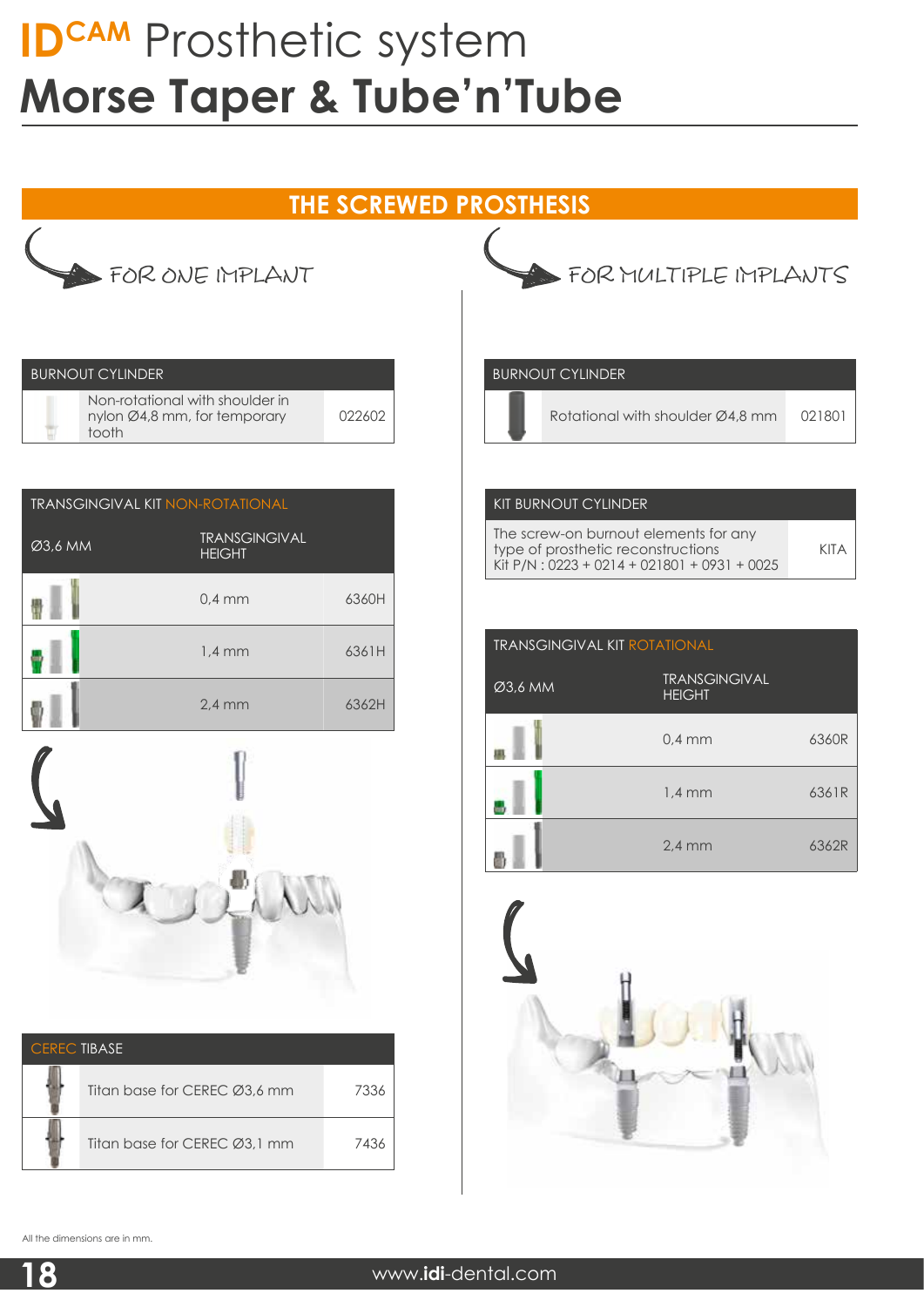MORSE TAPER **IMPLANTS**

IDCAM MORSE TAPER IMPLANTS

# **THE SCREWED PROSTHESIS**



## IDUNIT SYSTEM

| <b>IDUNIT IMPLANT ANALOG</b> |  |
|------------------------------|--|
| Implant analog               |  |

| <b>IDUNIT IMPRESSION COPYINGS</b> |                         |     |
|-----------------------------------|-------------------------|-----|
|                                   | Closed tray technique   | 32  |
|                                   | Pick-up technique       | 32' |
|                                   | Pick-up technique, long | 322 |

| <b>IDUNIT RETAINING SCREW</b>                            |      |
|----------------------------------------------------------|------|
| For prosthetic elements: 334 and<br>336. Maximum 15 N.cm | 0216 |
|                                                          |      |

| <b>IDUNIT BURNOUT CYLINDER</b>        |      |
|---------------------------------------|------|
| Burnout element + screw.<br>P/N: 0216 | 336S |

| <u>IDUNIT TEMPORARY CYLINDER</u> |     |
|----------------------------------|-----|
| for IDUNIT $+$ Screw P/N : 0216  | 334 |
|                                  |     |

| <b>IDUNIT HEALING CAP</b> |     |
|---------------------------|-----|
| for <b>IDUNIT</b>         | 330 |

| <b>IDUNIT ABUTMENTS</b> |            |                                       |       |
|-------------------------|------------|---------------------------------------|-------|
| <b>ANGULATION</b>       |            | <b>TRANSGINGIVAL</b><br><b>HEIGHT</b> |       |
|                         | Straight   | 1mm                                   | U3601 |
|                         | Straight   | $2,5$ mm                              | U3602 |
|                         | Straight   | 4 mm                                  | U3604 |
|                         | Straight   | 6 mm                                  | U3606 |
|                         | Angled 17° | 1mm                                   | U3621 |
|                         | Angled 17° | 3 mm                                  | U3623 |
|                         | Angled 17° | 5 mm                                  | U3625 |
|                         | Angled 30° | 1mm                                   | U3631 |
|                         | Angled 30° | 3 mm                                  | U3633 |
|                         | Angled 30° | 5 <sub>mm</sub>                       | U3635 |



*Non contractual photos and illustrations.*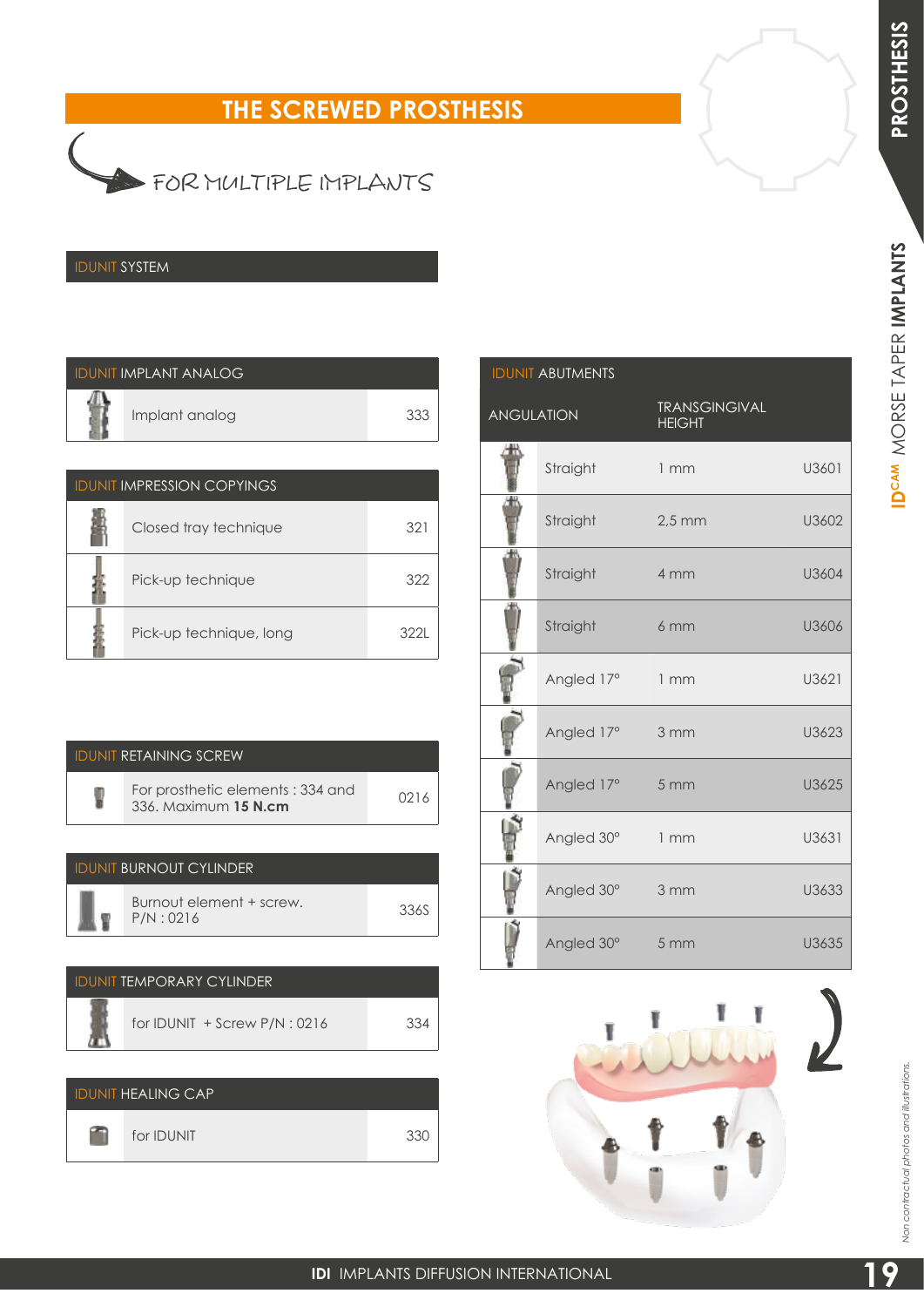## **THE REMOVABLE PROSTHESIS**

| SPHERICAL ATTACHMENTS |                             |        |
|-----------------------|-----------------------------|--------|
|                       | Transgingival height 1 mm   | 222361 |
|                       | Transgingival height 2,5 mm | 222362 |
|                       | Transgingival height 4 mm   | 222364 |
|                       | Transgingival height 6 mm   | 222366 |

| <b>THE BURNOUT ELEMENTS</b> |                                                        |      |
|-----------------------------|--------------------------------------------------------|------|
|                             | Spherical attachments                                  | 922' |
|                             | Paralleling guide for<br>burnout spherical attachments | 922  |
|                             | Burnout connector bar by 3                             | 0931 |
|                             | Nylon cap                                              |      |

#### IDLOC SYSTEM

| <b>IDLOC IMPLANT ANALOG</b> |     |
|-----------------------------|-----|
| Implant analog              | 43. |

| <b>IDLOC IMPRESSION COPYING</b> |            |
|---------------------------------|------------|
| Plastic                         | $13^\circ$ |



| <b>BOXES FOR SPHERICAL ATTACHMENTS</b> |                                                               |        |  |
|----------------------------------------|---------------------------------------------------------------|--------|--|
|                                        | O'ring height:3,5mm<br>Ø external 5mm                         | 0122   |  |
|                                        | Nitrile retaining ring soft (white)                           | 0120NB |  |
|                                        | O'ring retaining ring for O'ring<br>attachment medium (red)   | 0120SR |  |
|                                        | O'ring retaining ring for O'ring<br>attachment strong (black) | 0120NN |  |



| <b>IDLOC ATTACHMENTS</b> |                             |       |  |
|--------------------------|-----------------------------|-------|--|
|                          | Transgingival height 1 mm   | L3601 |  |
|                          | Transgingival height 2,5 mm | L3602 |  |
|                          | Transgingival height 4 mm   | L3604 |  |
|                          | Transgingival height 6 mm   | L3606 |  |

All the dimensions are in mm.